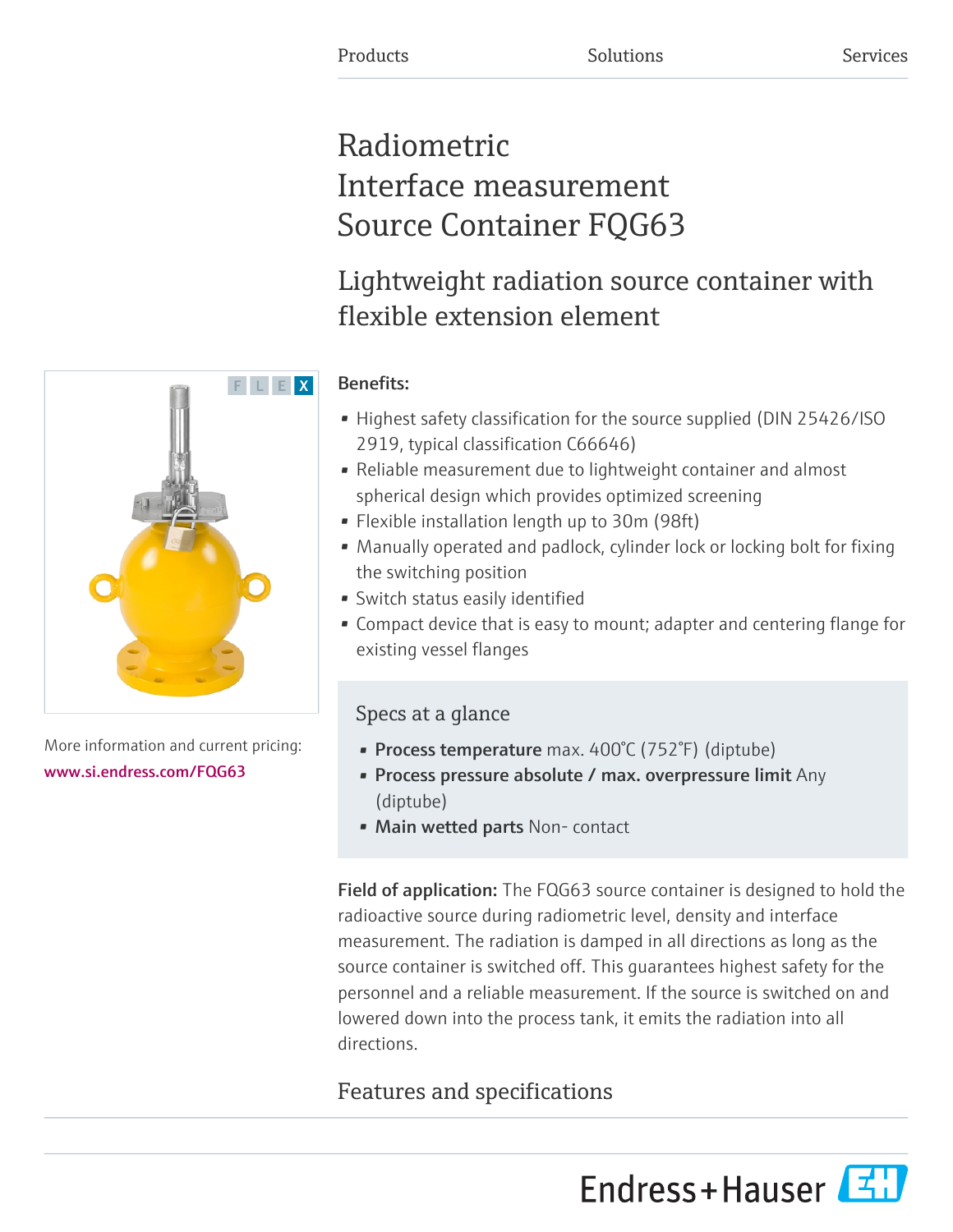# Point Level / Solids Measuring principle

Radiometric Limit

#### Characteristic / Application

Source container with flexible extension element to position the source inside the process vessel (diptube) Approximately 87kg Adapter flange: 10kg

#### Specialities

Control area calculation with Applicator

#### Ambient temperature

-52 °C...+200 °C (-61 °F...+392 °F)

#### Process temperature

max. 400°C (752°F) (diptube)

Process pressure absolute / max. overpressure limit Any (diptube)

#### Main wetted parts

Non- contact

# Process connection

Non- contact

#### Process connection hygienic

Non- contact

Continuous / Solids Measuring principle

Radiometric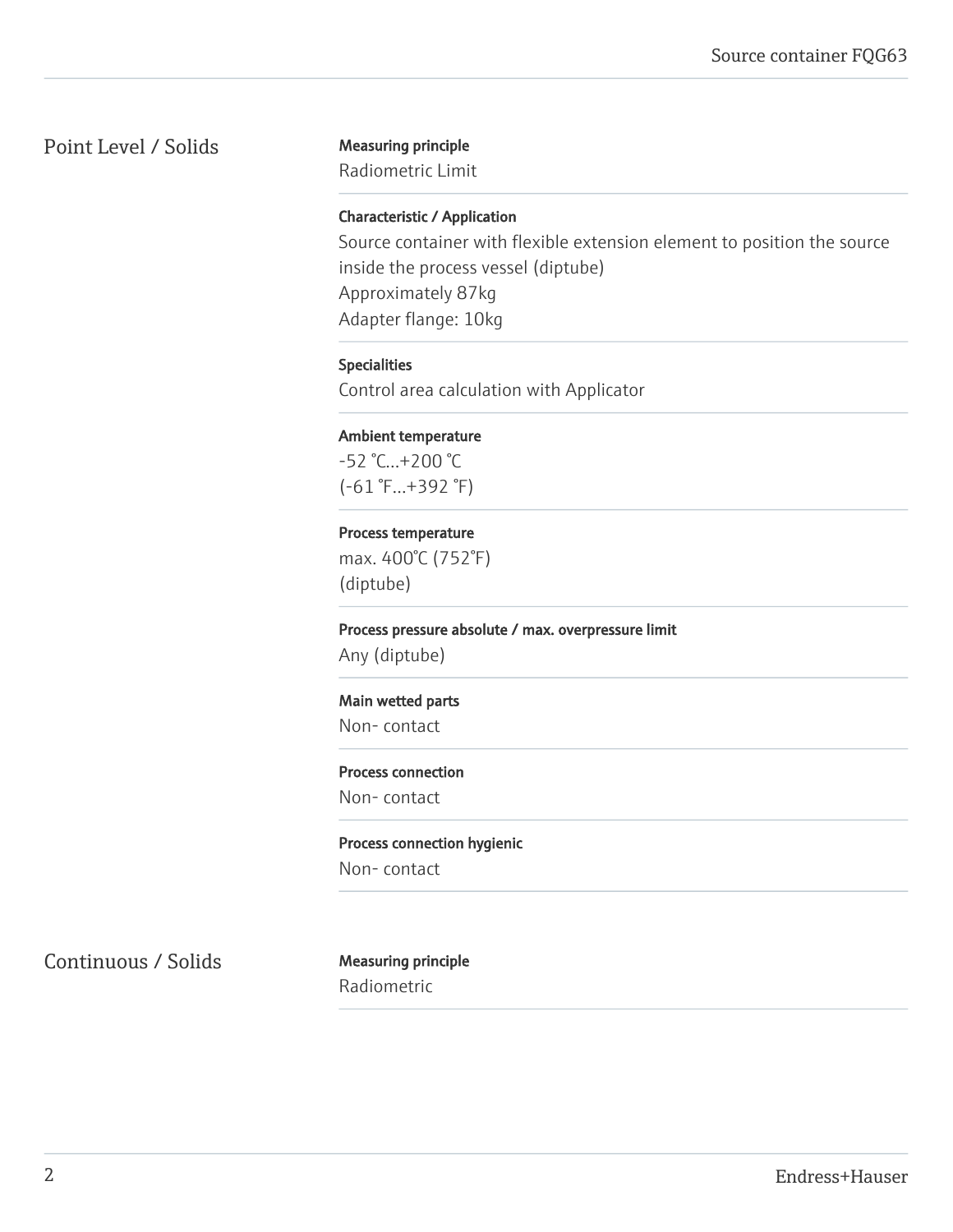Continuous / Solids

#### Characteristic / Application

Source container with flexible extension element to position the source inside the process vessel (diptube) Approximately 87kg Adapter flange: 10kg

#### Specialities

Control area calculation with Applicator

# Ambient temperature -52 °C...+200 °C (-61 °F...+392 °F)

Process temperature max. 400°C (752°F)

### Process pressure absolute / max. overpressure limit Any (diptube)

Main wetted parts Non-contact

### Process connection

Non-contact

Continuous / Liquids Measuring principle

Radiometric

## Characteristic / Application

Source container with flexible extension element to position the source inside the process vessel (diptube) Approximately 87kg Adapter flange: 10kg

#### Specialities

With flexible extension element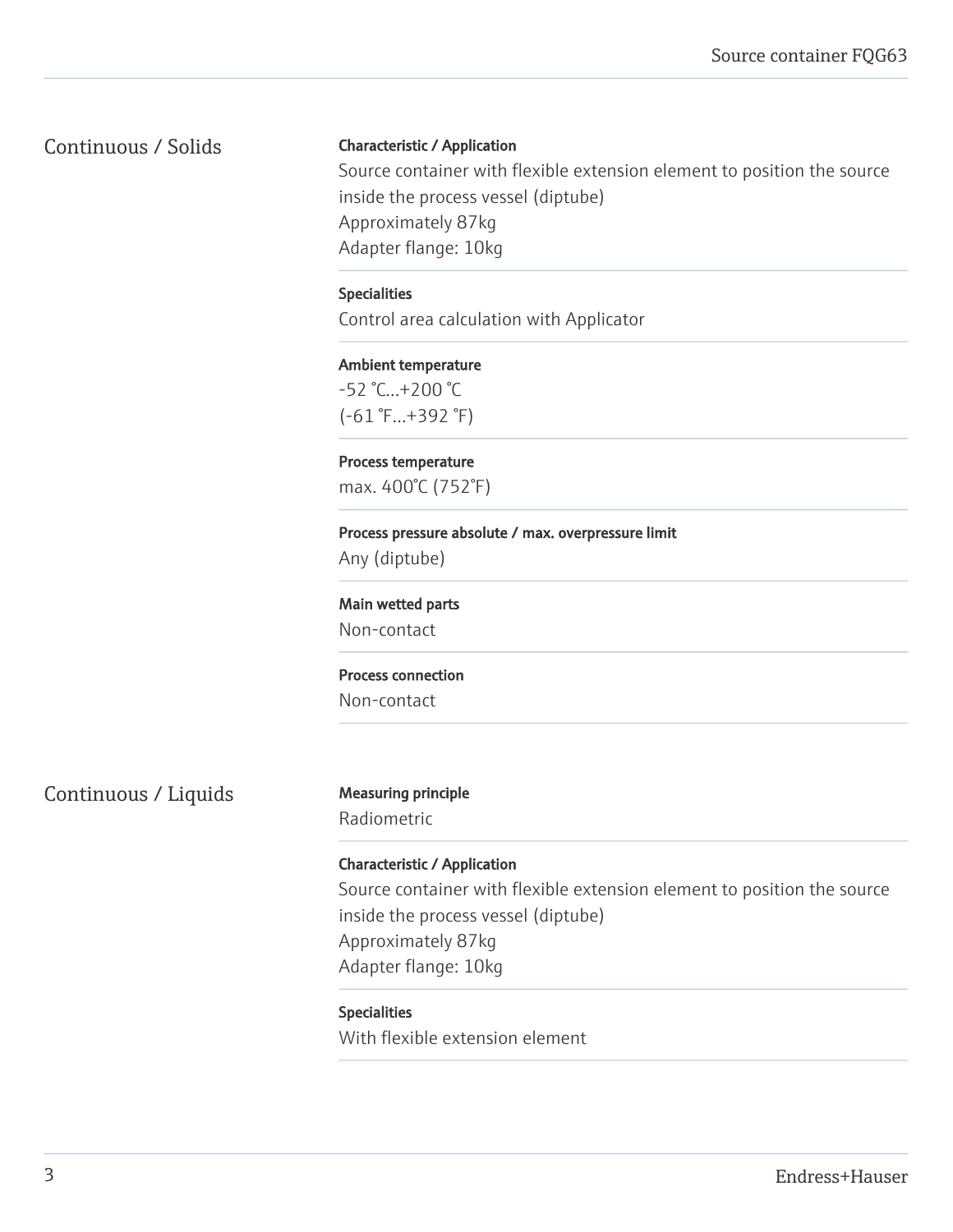## Continuous / Liquids

Ambient temperature -52 °C...+200 °C (-61 °F...+392 °F)

Process temperature max. 400°C (752°F)

Process pressure absolute / max. overpressure limit

Any (diptube)

Main wetted parts Non-contact

Process connection Non-contact

Point Level / Liquids Measuring principle

Radiometric Limit

Characteristic / Application Source container with flexible extension element to position the source inside the process vessel (diptube) Approximately 87kg Adapter flange: 10kg

Specialities Control area calculation with Applicator

Ambient temperature -52 °C...+200 °C (-61 °F...+392 °F)

Process temperature max. 400°C (752°F) (diptube)

Process pressure absolute / max. overpressure limit Any (diptube)